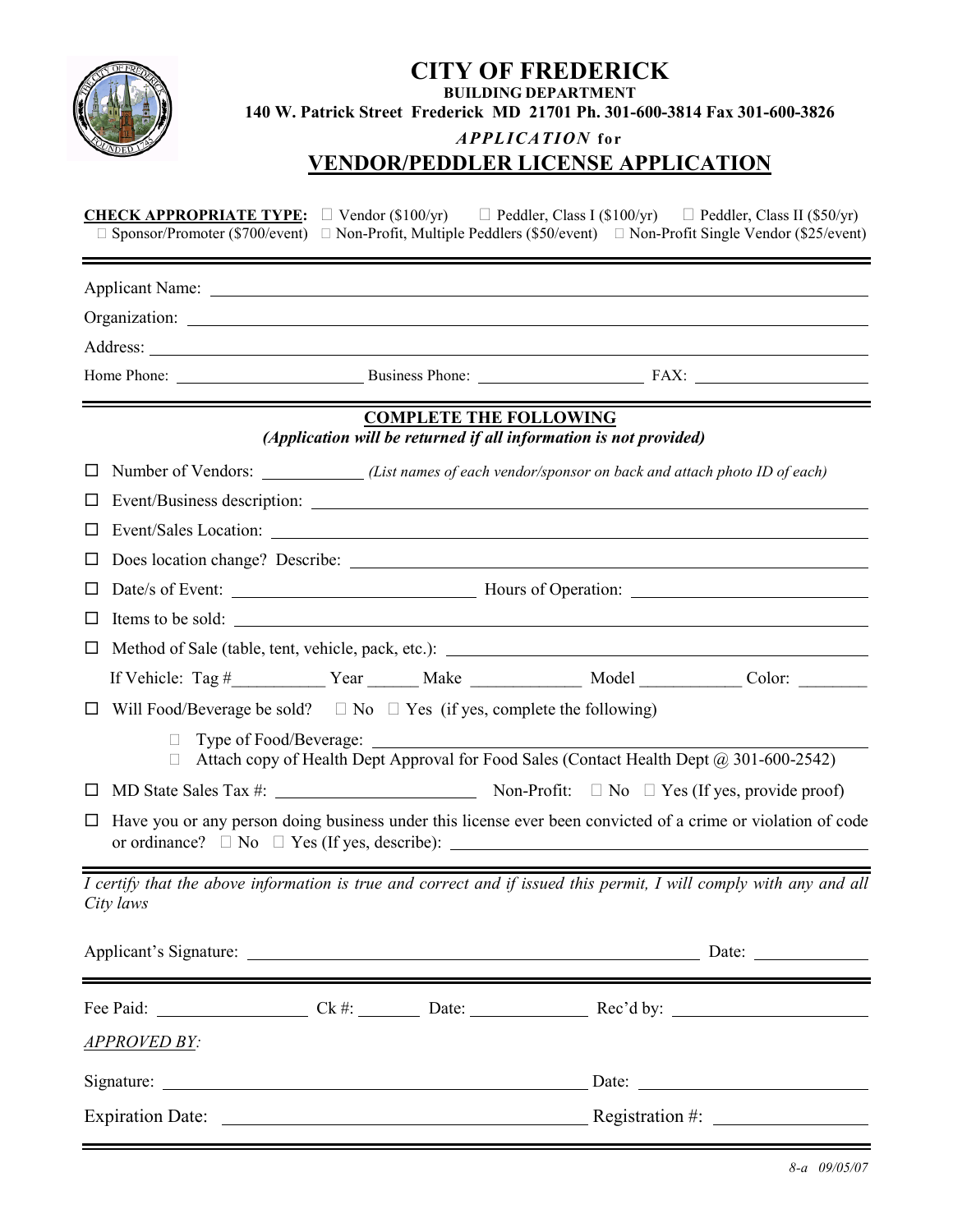- 1. A Photo ID of all primary individuals associated with this application MUST be provided.
- 2. If food sales are involved (except "sponsor"), each vendor of food must provide a copy of Health Department permit with this application. (Contact the Health Department at 301-600-2542).
- 3. "Promoter/Sponsor" vendors are responsible for code compliance of their vendors.
- 4. Non-Profit groups must provide proof of their Non-Profit status.
- 5. Hours of operation are between 10:00 am and dusk each day during the license period per Sec. 22-65.
- 6. Vendors and Peddlers shall not be permitted to operate in the city of Frederick historic district or in any nonresidential-zoned areas, except for the Carroll Creek Linear Park.

## ADDITIONAL INFORMATION (from reverse)

List Vendors/Sponsors Associated with this Application

- Attach Photo ID of each
- Attach Food Permit for Vendor, if applicable

| <b>VENDOR NAME</b> | TYPE ITEMS BEING SOLD | ID | <b>FOOD</b><br>PHOTO PERMIT |
|--------------------|-----------------------|----|-----------------------------|
|                    |                       |    |                             |
|                    |                       |    |                             |
|                    |                       |    |                             |
|                    |                       |    |                             |
|                    |                       |    |                             |
|                    |                       |    |                             |
|                    |                       |    |                             |
|                    |                       |    |                             |
|                    |                       |    |                             |

Attached Copy of